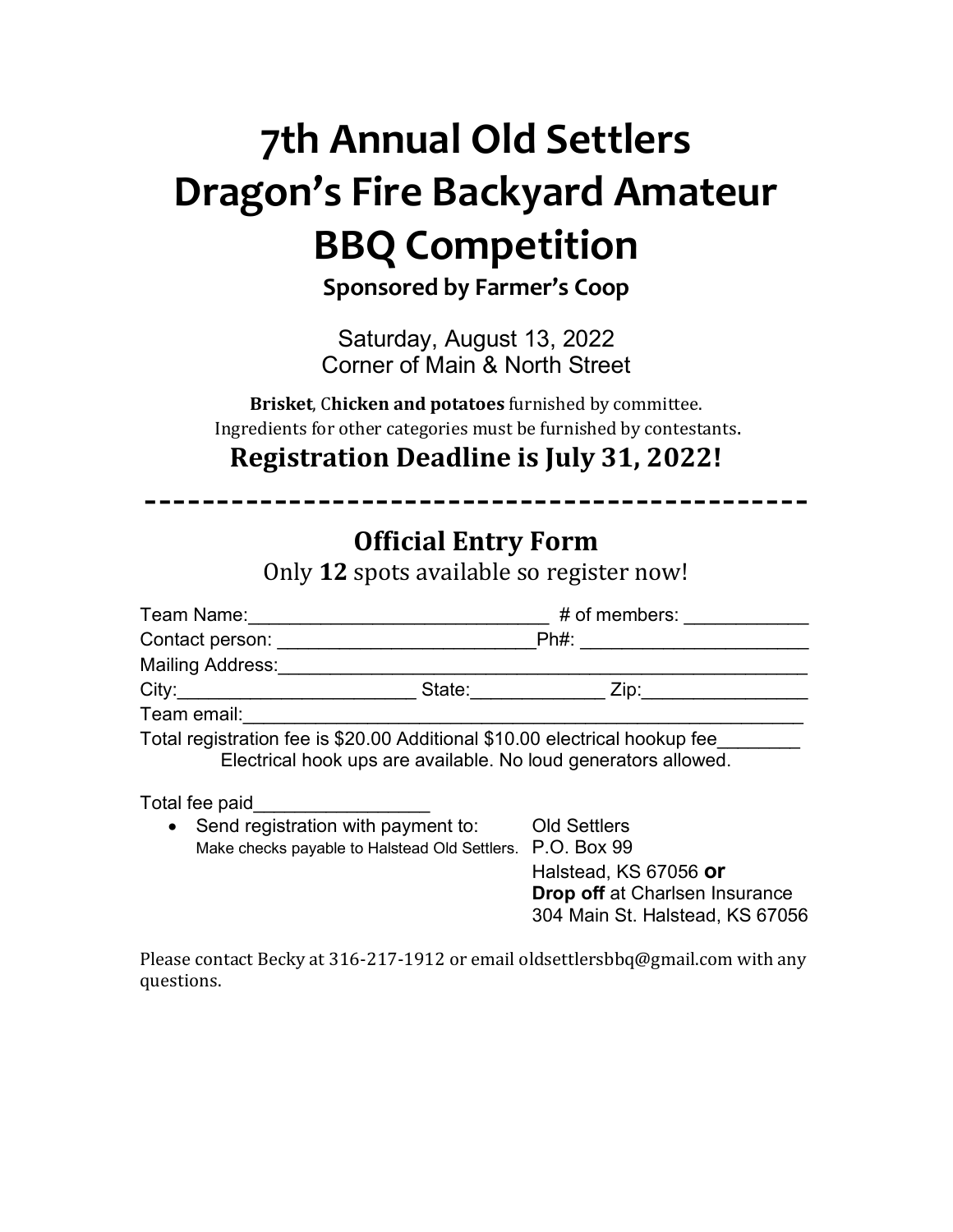# **7th Annual Old Settlers Dragon's Fire Backyard Amateur BBQ Competition**

**Sponsored by Farmer's Coop**

Saturday, August 13, 2021 Corner of Main & North Street

# **Registration Deadline is July 31, 2022!**

## **GENERAL CONTEST RULES**

1. BBQ Contest Entry Fee:  $$20.00$ . Fee includes: 2-3 small briskets, 2-3 whole chickens and 5lbs of potatoes and judging containers. \*Beans will need to be provided by the team. \*You will need to prepare for seven judges and "People's choice" award. \*The People's Choice Award will only be the meats. \*Teams are allowed only 1 entry per category.

- 2. Each team will consist of no more than 1 Chief Cook, 1 Assistant, and 1 spokesperson.
- 3. **Charcoal, gas, pellet** or any kind grills are allowed for cooking.

**Electricity is available, with a \$10.00 fee.** No loud generators are allowed. Teams may share cooking devices.

## **4. Pre-meeting:**

All teams (at least one member) MUST attend registration on Friday, August 12 at 8p.m. at the BBQ site. (Corner of Main & North St. south of **the levee.)**

## **You will receive:**

- \* A cooking site, a presentation number and judging times.
- \* Containers for judging
- \* Meat & potatoes
- \* Three Old Settlers buttons
- \* If setting up early; The Old Settler's and the City of Halstead are not responsible for your property.
- 5. Use the Main st. approach to enter. Please park vehicles in the parking lots. **BBQ** site for cooking only.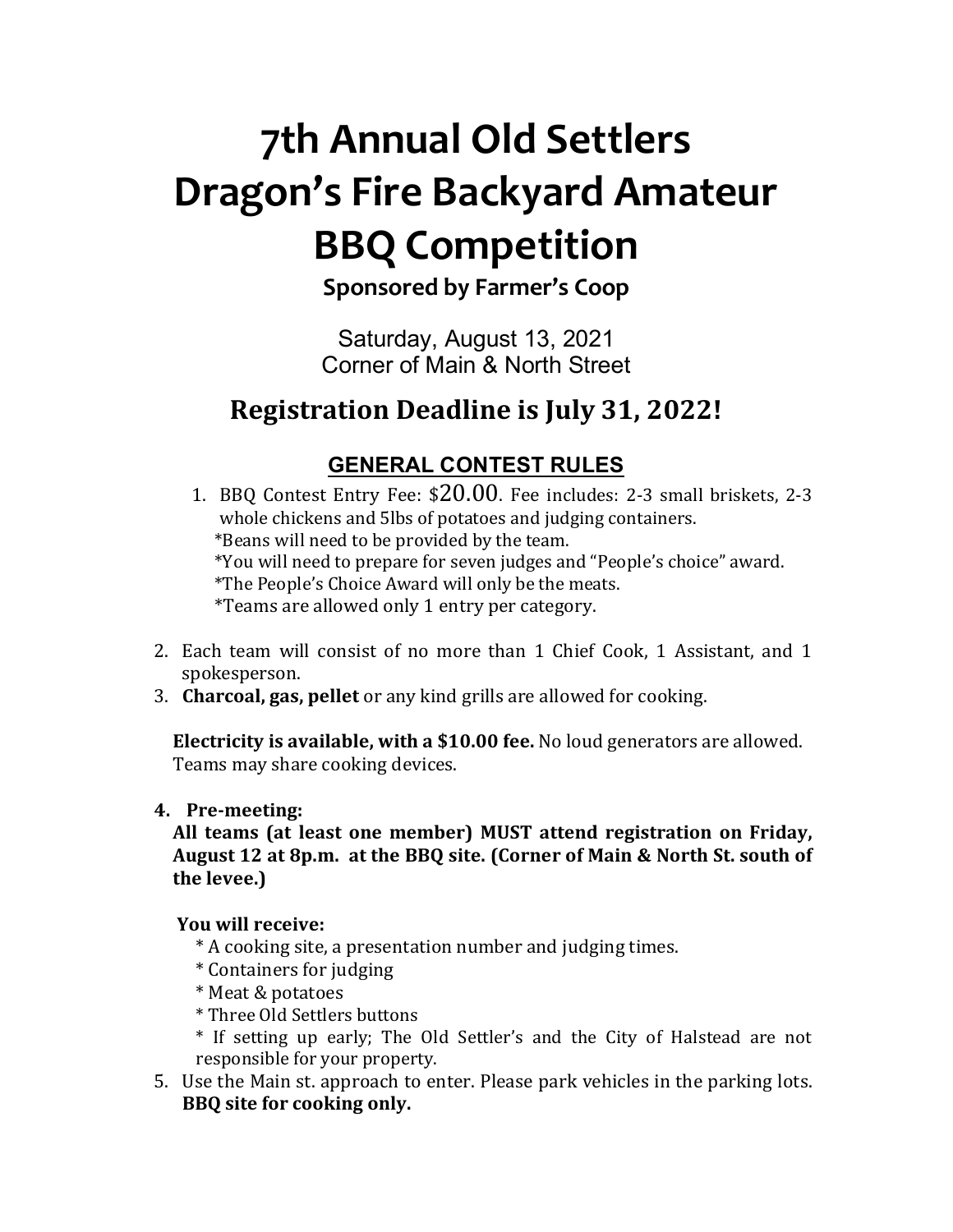- 6. Cooking may begin at 5 am Saturday morning (if necessary).
- 7. Meat must be kept in ice below 40 degrees before cooking and \*It must reach a minimum of 170 degrees before serving. (A committee member will check the meat temperatures.)
- 8. Contestants must use the meat and potatoes supplied by the Old Settlers BBQ staff. However, Beans, and BBQ Sauce **MUST BE** furnished by the contestant.
- 9. Potato side dish entry must be **prepared on site**.
- 10. Non-cooked beans or potatoes WILL NOT be allowed in the competition.
- 11. Please be prompt when turning in food for judging. If you miss your judging time your team will earn a 1. There will not be any make up times.
- 12. Contestant must submit 7 SMALL separate portions of samples to be judged. After turning in food for judging, teams are to prepare all remaining furnished food for the **People's Choice Judging**.

Public voting will begin promptly after the formal judging.

- 13. Overall Winner will be determined by the highest total accumulated points from the following categories: Ribs, Chicken, Beans and a potato side dish. Ribs and chicken will be judged separately.
- **14. Please be discreet** with alcoholic beverages; avoid excessive use of alcohol and DO NOT display containers to the public.
- 15. To ensure fair & impartial judging, judges WILL NOT be allowed to fraternize with contestants until judging times begin.
- 16. When judging begins one team member will present their food to the judges; and the judges may ask questions about the preparation of the food. You must stay in your time frame.
- 17. Garnishes in judging boxes are permitted; however, to simplify judging. Meats may be presented with or without sauce.
- 18. Keep your working and cooking areas sanitized.
- 19. **Keep** your site clean and thoroughly clean up your site at the conclusion of contest. Please use common sense in this matter. Teams who fail to comply will be billed \$50/hour for clean-up.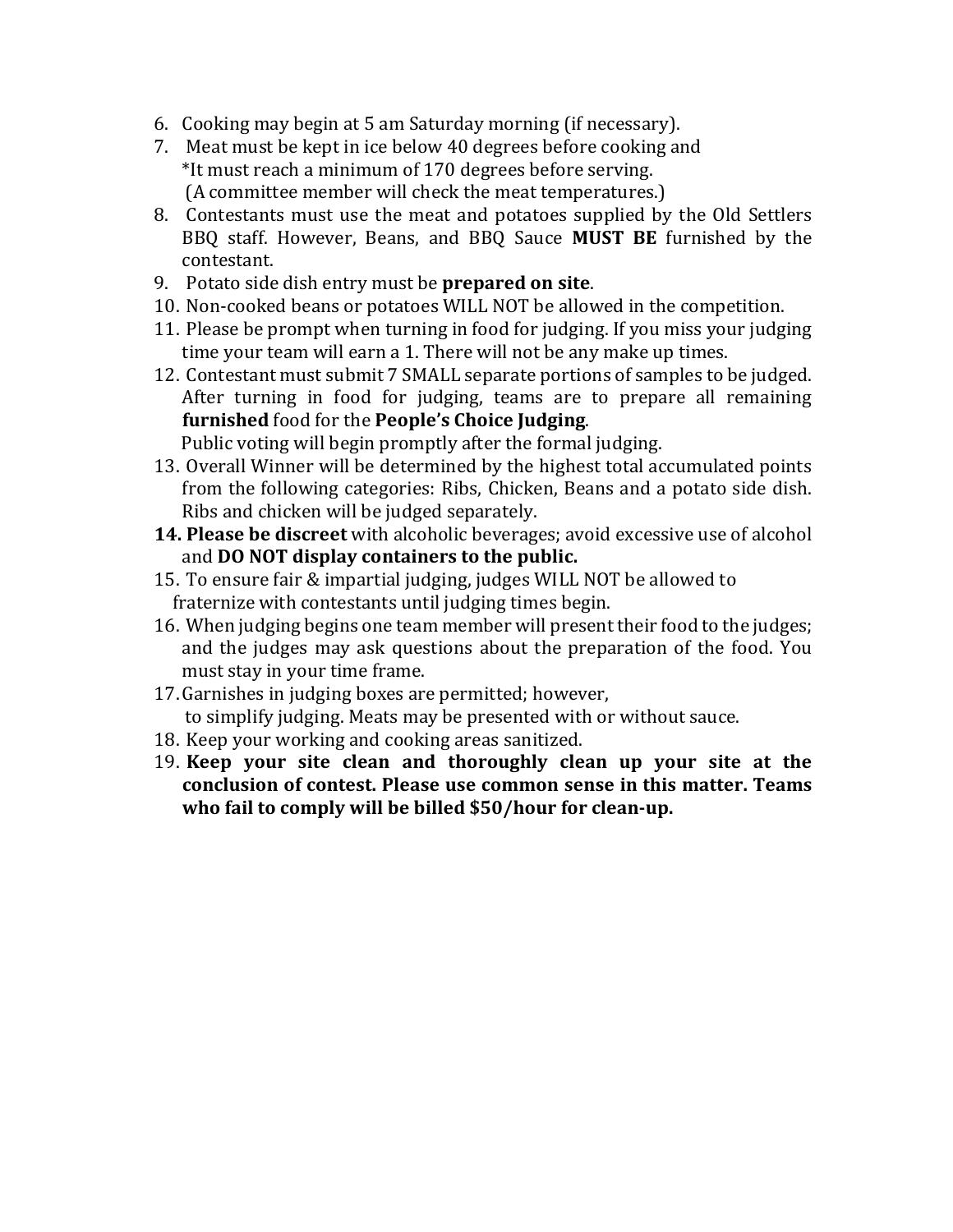## **CHECK-IN TIMES at Judging Table-August 13, 2022. Please be prompt!**

Beans will start at 5pm Potatoes: 5:30pm Chicken: 6pm Ribs: 6:30pm 7pm People's Choice Award judging (Times may vary, please be on time but **flexible**)

Judging will begin with team #one. If you miss your judging time, you will receive a  $1$  for your score.

## **JUDGING GUIDELINES**

Entries for the Old Settlers Dragon's Fire Backyard Amateur BBQ Competition contest will be scored using the process outlined below.

\*Scores will range from 9 to 2 with 9 being the highest and 2 the lowest. The score of 1 is assigned for disqualification only.

\*Each entry will be judged on its own merit; judges will not rank entries therefore two or more teams may get the same score from the same judge.

## **Judging criteria for Meats will be as follows:**

*Aroma*: In your opinion does it smell like barbeque?

Appearance/Color: Does each meat look like barbeque and does it have eye appeal?

A good example of this is the smoke-ring in brisket and the redness of pork.

*Texture*: Is the meat moist and is it cooked just right?

*Taste*: This is a personal preference but should consider such things as: how is the smoke taste, the spice taste, and the overall palate appeal of the meat and spice combination?

*Overall*: The final criteria. What is the overall effect of the barbecue, your total impression?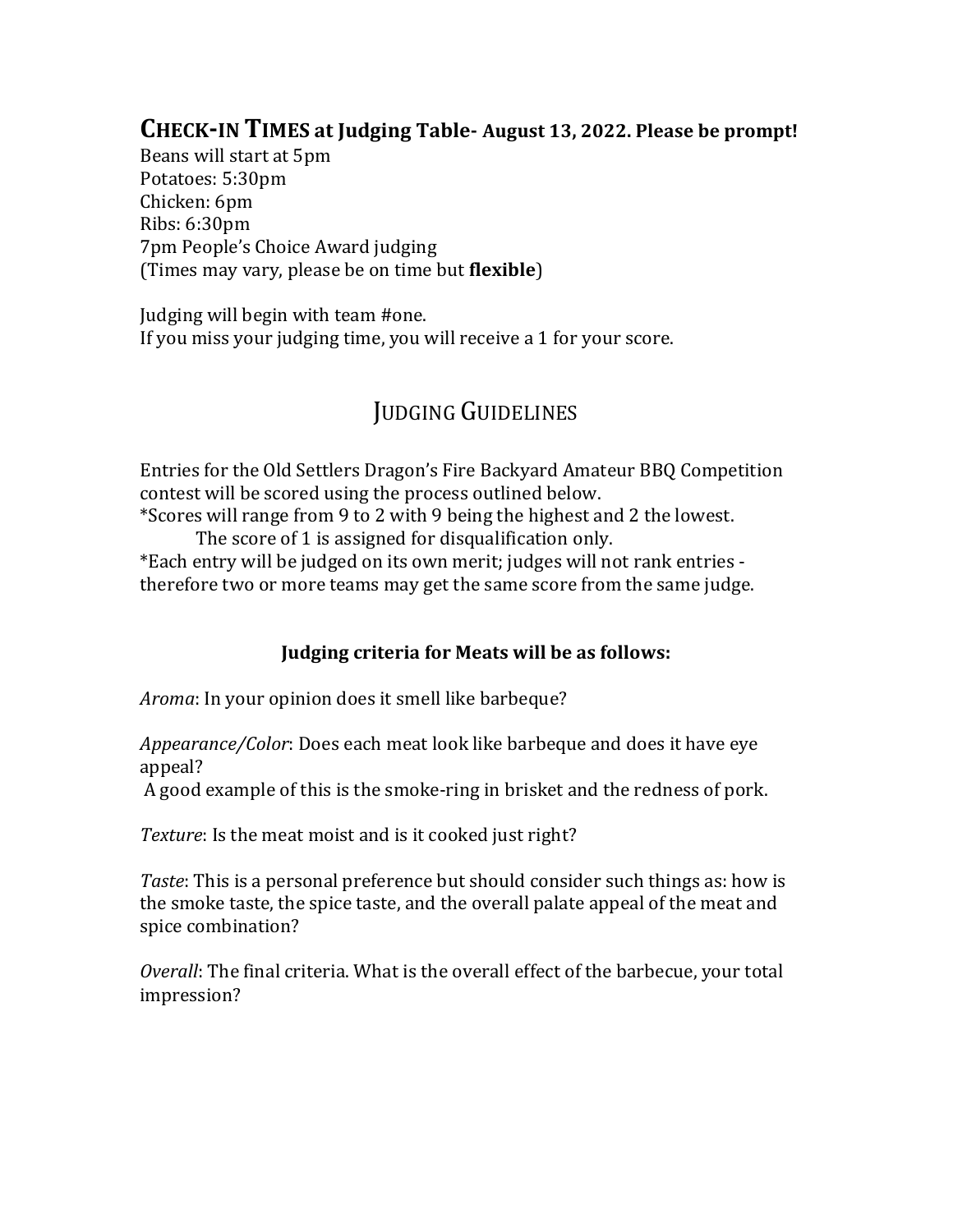#### **Judging criteria for Potato Side Dish will be as follows:**

*Appearance*: Does the entry have eye appeal?

*Compatibility*: Does the dish pair well with barbecue?

*Ingredients*: The primary ingredient of this dish must NOT be meat.

Texture: How does the dish feel in your mouth?

*Taste*: This is a personal preference but should consider such things as flavor, blend of ingredients, and overall palate appeal.

*Overall*: The final criteria. What is the overall effect of the entry, your total impression?

## **Judging criteria for Beans, will be as follows:**

*Appearance*: Does the entry have eye appeal?

*Texture*: Is the entry moist, cooked just right?

*Taste*: This is a personal preference but should consider things as spice, blend of flavors, and the overall palate appeal.

*Overall*: The final criteria. What is the overall effect of the entry, your total impression? 

**In the case of a tie**, the winner will be determined by the highest score in the "Taste" category. If a tie still exists Judges 1 and 3 will determine the winner. Judge 2 in each category will score the Appearance/Presentation of the entries. The same designated judge is to score ALL the entries in their assigned category; however group discussion/consensus may occur.